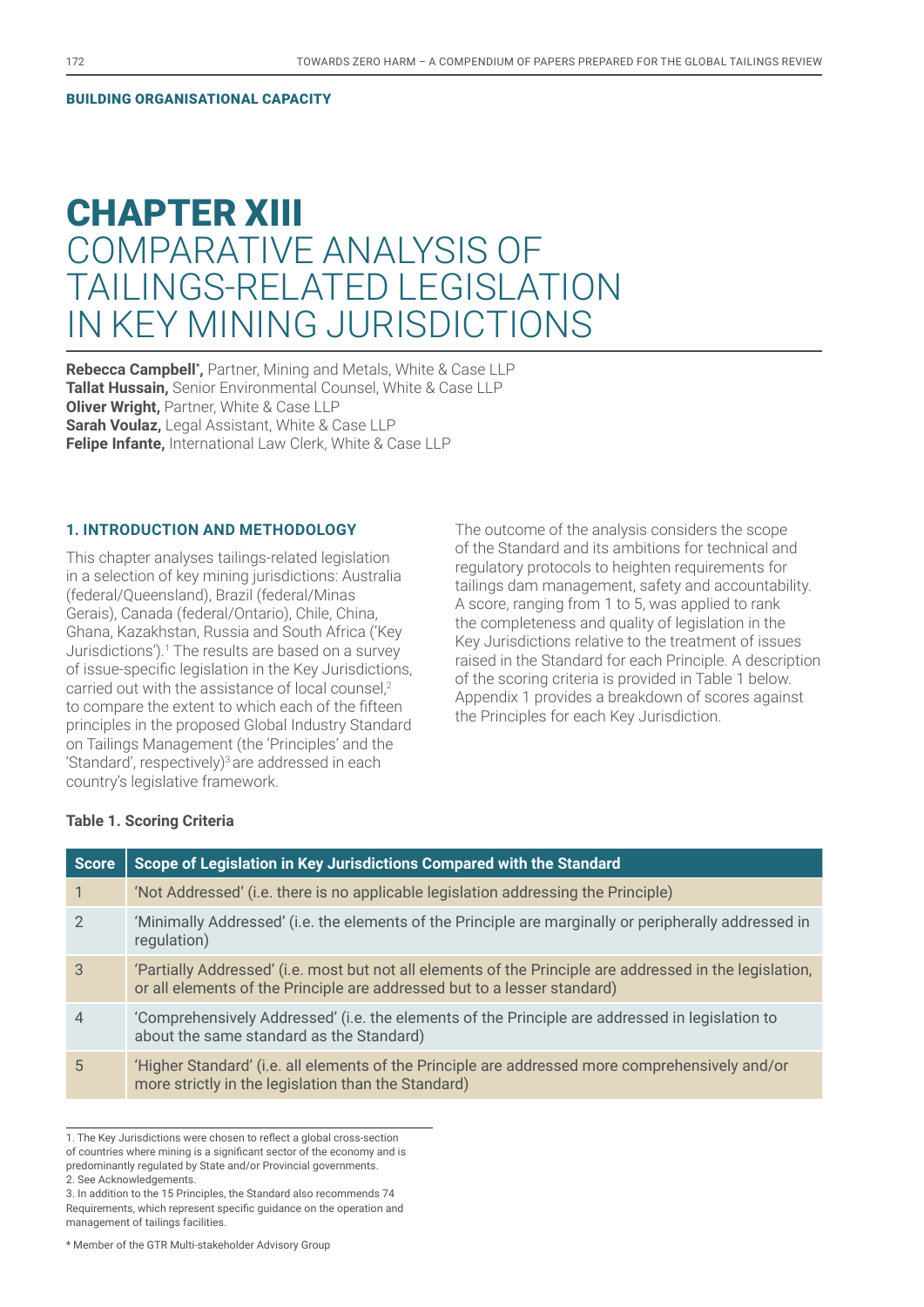## **2. OVERVIEW OF FINDINGS**

Figure 1 and Figure 2 represent the average score of each of the nine Key Jurisdictions for each of the fifteen Principles of the Standard. To have a clear representation of the averages and scores the countries have been split by southern and northern

hemisphere – five Key Jurisdictions are included in Figure 1 (Australia, Chile, South Africa, Ghana and Brazil) and four Key Jurisdictions are included in Figure 2 (Russia, China, Kazakhstan, Canada). The fifteen Principles of the Standard are listed in Table 2.

### **Table 2. The fifteen Principles of the Standard**

| <b>Mine Tailings Standard Principles</b> |                                                                                                                                                                                                                         |  |  |  |  |  |  |  |
|------------------------------------------|-------------------------------------------------------------------------------------------------------------------------------------------------------------------------------------------------------------------------|--|--|--|--|--|--|--|
| Principle 1                              | Respect the rights of project-affected people and meaningfully engage them at all phases<br>of the tailings facility lifecycle, including closure.                                                                      |  |  |  |  |  |  |  |
| Principle 2                              | Develop and maintain an interdisciplinary knowledge base to support safe tailings<br>management throughout the tailings facility lifecycle, including closure.                                                          |  |  |  |  |  |  |  |
| Principle 3                              | Use all elements of the knowledge base - social, environmental, local economic and<br>technical - to inform decisions throughout the tailings facility lifecycle, including closure.                                    |  |  |  |  |  |  |  |
| Principle 4                              | Develop plans and design criteria for the tailings facility to minimise risk for all phases of<br>its lifecycle, including closure and post-closure.                                                                    |  |  |  |  |  |  |  |
| Principle 5                              | Develop a robust design that integrates the knowledge base and minimises the risk<br>of failure to people and the environment for all phases of the tailings facility lifecycle,<br>including closure and post-closure. |  |  |  |  |  |  |  |
| Principle 6                              | Plan, build and operate the tailings facility to manage risk at all phases of the tailings<br>facility lifecycle, including closure and post-closure                                                                    |  |  |  |  |  |  |  |
| Principle 7                              | Design, implement and operate monitoring systems to manage risk at all phases of the<br>facility lifecycle, including closure                                                                                           |  |  |  |  |  |  |  |
| Principle 8                              | Establish policies, systems and accountabilities to support the safety and integrity of the<br>tailings facility                                                                                                        |  |  |  |  |  |  |  |
| Principle 9                              | Appoint and empower an Engineer of Record                                                                                                                                                                               |  |  |  |  |  |  |  |
| Principle 10                             | Establish and implement levels of review as part of a strong quality and risk management<br>system for all phases of the tailings facility lifecycle, including closure                                                 |  |  |  |  |  |  |  |
| Principle 11                             | Develop an organisational culture that promotes learning, communication and early<br>problem recognition                                                                                                                |  |  |  |  |  |  |  |
| Principle 12                             | Establish a process for reporting and addressing concerns and implement whistleblower<br>protections                                                                                                                    |  |  |  |  |  |  |  |
| Principle 13                             | Prepare for emergency response to tailings facility failures                                                                                                                                                            |  |  |  |  |  |  |  |
| Principle 14                             | Prepare for long term recovery in the event of catastrophic failure                                                                                                                                                     |  |  |  |  |  |  |  |
| Principle 15                             | Publicly disclose and provide access to information about the tailings facility to support<br>public accountability                                                                                                     |  |  |  |  |  |  |  |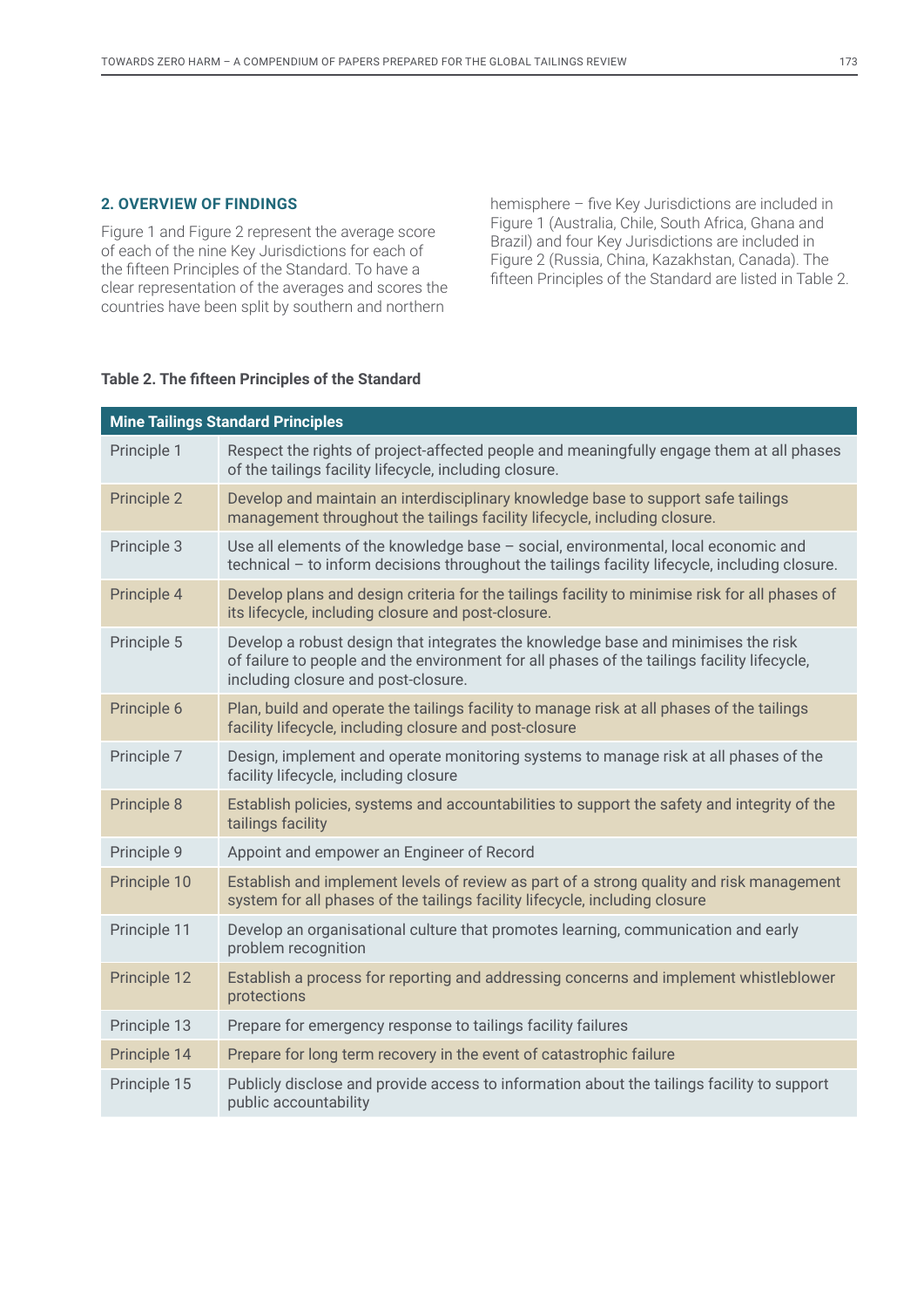

**Figure 1. Scores against the Standard by Principle: Australia, Brazil, Chile, Ghana and South Africa**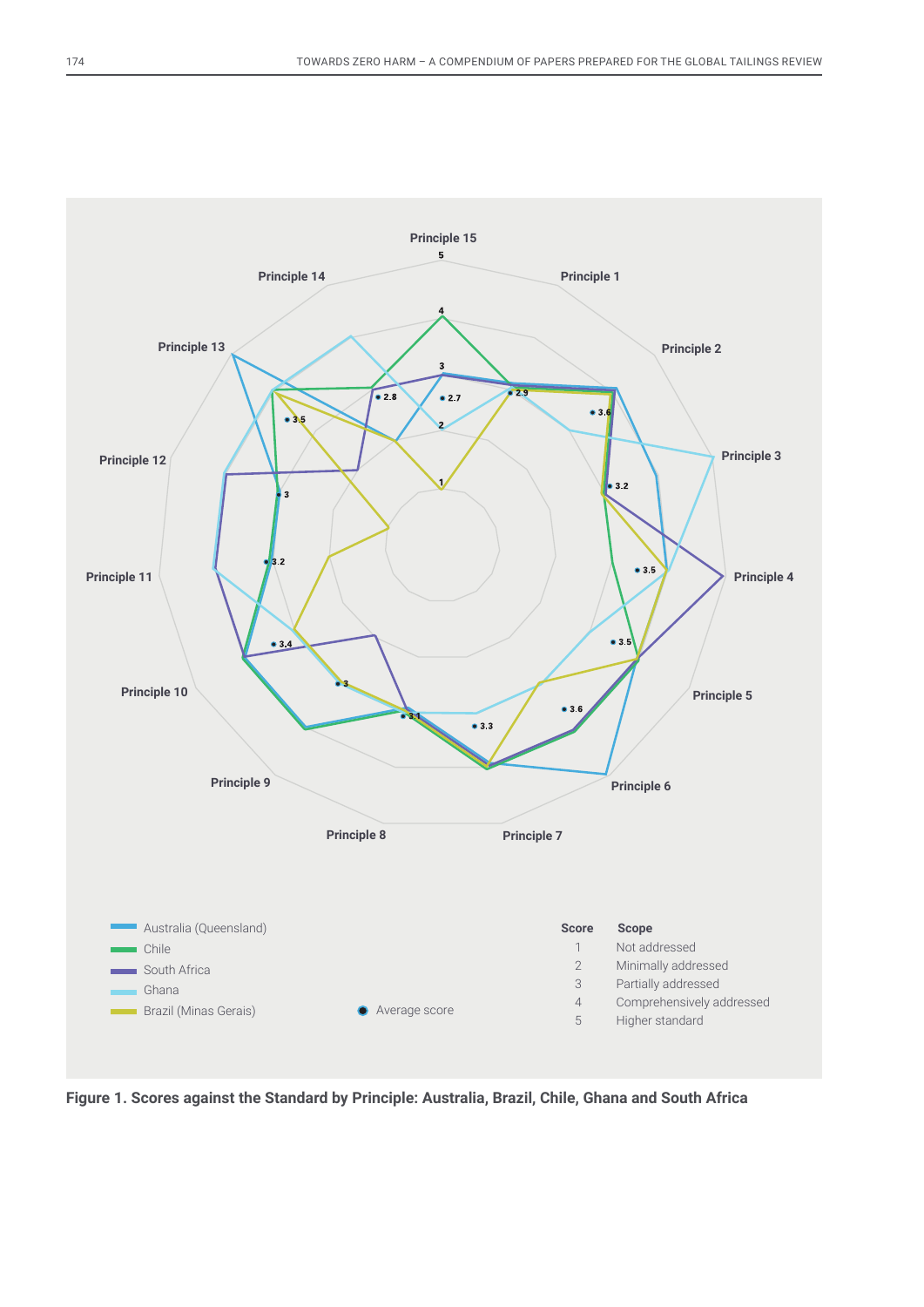

**Figure 2. Scores against the Standard by Principle: Russia, China, Kazakhstan and Canada**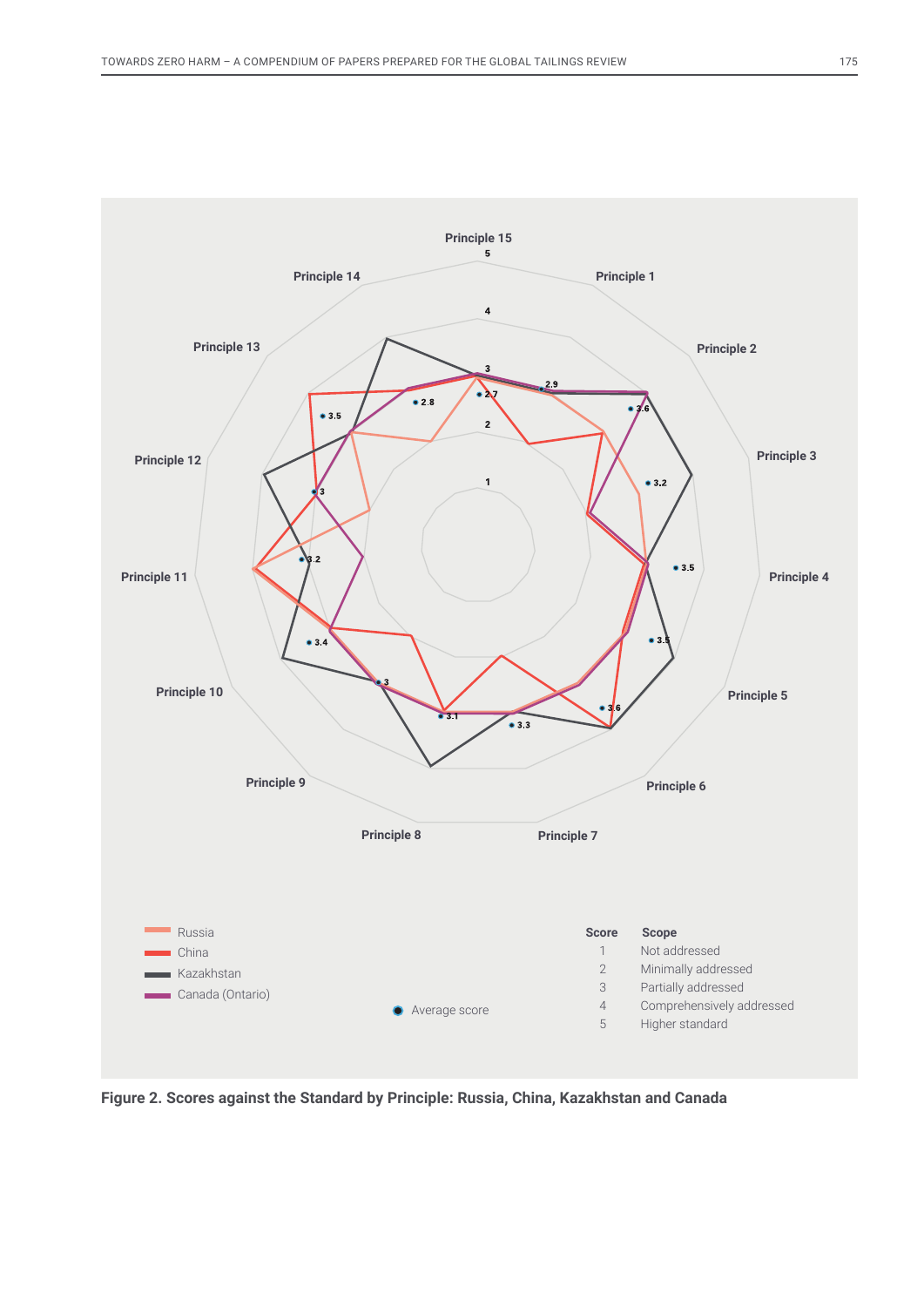#### **3. FINDINGS BY PRINCIPLE**

#### **Topic I: Affected Communities**

# **PRINCIPLE 1:**

Respect the rights of projectaffected people and meaningfully engage them at all phases of the tailings facility lifecycle, including closure.

Principle 1 of the Standard recommends the inclusion of human rights principles in accordance with the United Nations Guiding Principles on Business and Human Rights (UNGPs). Some Key Jurisdictions have developed levels of community engagement

for project-affected people in the context of mining or environmental permitting processes, and the majority of Key Jurisdictions mandate engagement of potentially affected people. The concept of stakeholder engagement has complexities that are particular to each jurisdiction. For example, in Queensland, Australia (score 3), there is no formal requirement for free, prior and informed consent (FPIC), but there are requirements to consult or engage with potentially affected people and local communities, including at the exploration stage or where there may be an impact on cultural heritage. Although this includes grievance mechanisms and public disclosure of information, there is no legislation in place in Queensland, for example, that requires consultation in the closure phase. In Chile (score 3), Canada (score 3) and South Africa (score 3), there is no legislation applying the UNGPs; however, a process of consultation is carried out to address the impacts of a project on indigenous people or affected parties. In most of the Key Jurisdictions, it is unclear whether communities are engaged in all stages of the tailings facility lifecycle. Some aspects, such as resettlement, are not addressed in the context of tailings related legislation. The Requirements under the Standard establish a broader scope for engagement with communities and potentially affected people, and provide stringent guidelines for engaging communities that may be impacted by the operation or failure of tailings facilities.

#### **Topic II: Knowledge Base**

#### **PRINCIPLE 2:**

Develop and maintain an interdisciplinary knowledge base to support safe tailings management throughout the tailings facility lifecycle, including closure.

As part of the requirements of Principle 2, operators must develop and document knowledge throughout all stages of a tailings facility, from construction, operation and closure to post-closure. In a majority of the Key Jurisdictions (Canada,

Chile, South Africa, Kazakhstan, Ghana and Brazil), tailings-related legislation comprehensively addresses the development of a robust knowledge base. In Chile (score 4), operators are required to submit detailed information of different technical aspects of tailings facility operations to the Mining Authority (*Regulation on the Approval, Design, Construction, Operation and Closure of Tailings Dams, Supreme Decree No. 248, Mining Ministry* 2007). Similarly, in Canada (score 4) operators are required to develop a closure plan that includes technical details of mineral and tailings management, from construction to post closure (*Ontario Regulation 240/00 Mine Development and Closure under Part VII of the Mining Act* 2019, Schedule 11). In Australia (score 4), although the socio-economic and environmental aspects of tailings facility are typically addressed as part of the overall mine project impact assessment (*Environmental Protection Act* 1994*; the State Development and Public Works Organisation Act* 1971*)*, there is no requirement to have a standalone document that just addresses the tailings facility. Other Key Jurisdictions, such as Russia (score 3) and China (score 3) have partially addressed elements of Principle 1 (*Federal Law No. 89-FZ on the Industrial and Consumption Wastes* 1998 and *Management Rules on Safety Supervision of Mine Tailings Dams* 2009, respectively), however, they do not have explicit documentation requirements. This may have a knock-on effect for impact management and performance improvement. Overall, the model proposed in the Standard provides for a broader stock of knowledge as compared to existing regulations in Key Jurisdictions, especially in its requirement to develop and document lifecycle information for tailings facilities.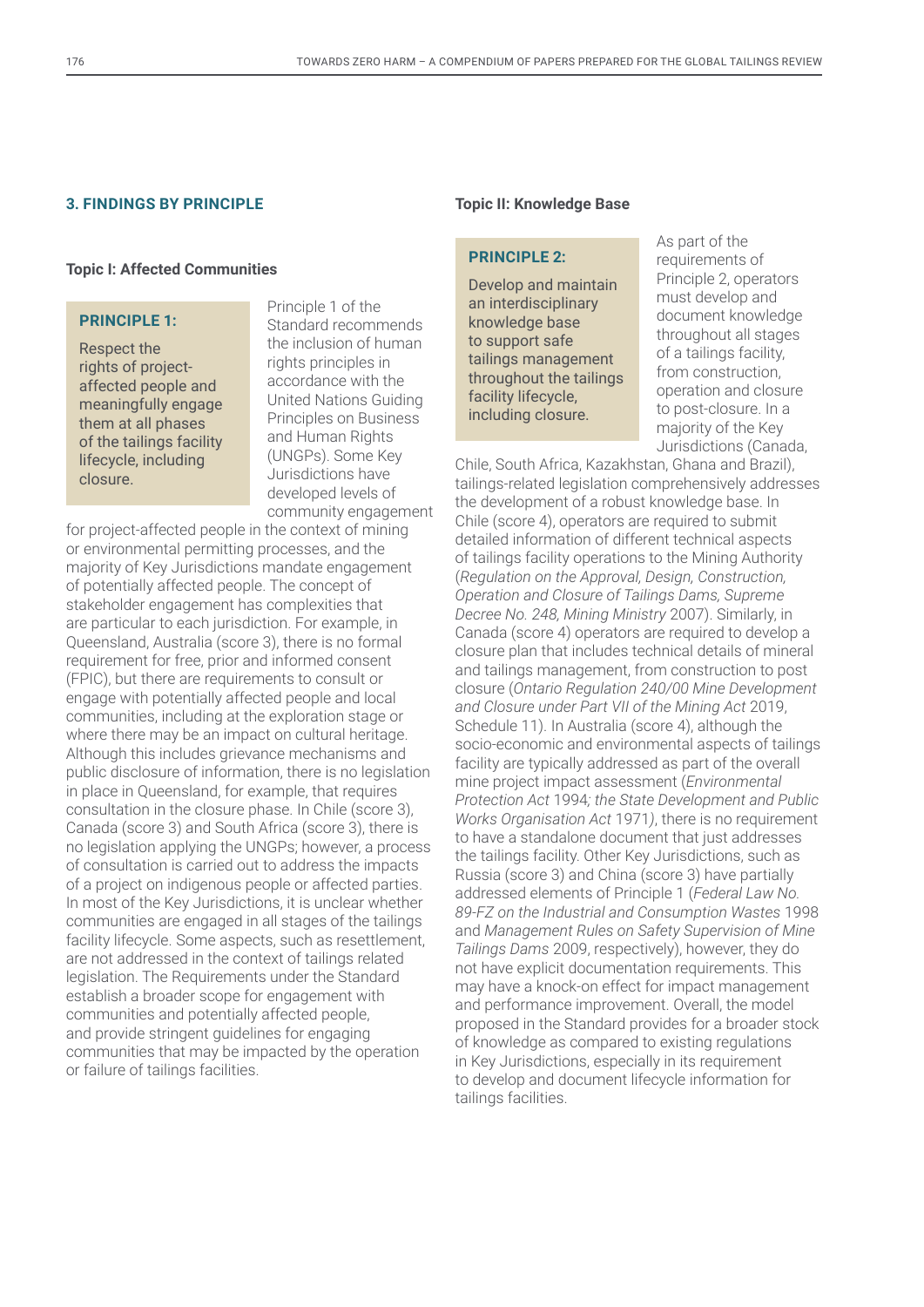## **PRINCIPLE 3:**

Use all elements of the knowledge base – social, environmental, local economic and technical – to inform decisions throughout the tailings facility lifecycle, including closure.

Principle 3 focuses on how operators review and update impact assessments to reflect significant changes to the social and environmental context, and assessing best available technologies to update any new information relevant to the operation and maintenance of the

tailings facility.<sup>4</sup> It is noteworthy that regulatory requirements in Ghana (score 5) set a higher standard than described in this Principle. The Environmental Assessment Regulations include assessment and consideration of climate change issues in the context of site selection and the development of impact mitigation plans for the environmental impact assessment ('EIA') (*Environmental Assessment Regulations* 1999, Regulation 12 and Regulation 22). Most of the remaining Key Jurisdictions only partially address the requirements of Principle 2. In Chile (score 3), China (score 3) and Brazil (score 3) there are requirements for minimising risk of tailings facility failures, but climate change considerations are not included in the evaluation of environmental impacts. However, for Brazil there is a National Policy on Climate Change, which foresees as one of its general guidelines 'adaptation measures to reduce the adverse effects of climate change and the vulnerability of environmental, social and economic systems' (*Federal Law No. 12,187/2009* 2009). In South Africa (score 3), the courts have determined that notwithstanding the lack of an express legal obligation to conduct a focused climate change impact assessment, climate change remains a relevant element to consider when granting an environmental authorisation. In this way, through the addition of technology-based factors, the Standard is setting a higher benchmark than in most of the Key Jurisdictions.

## **Topic III: Design, Construction, Operation and Monitoring of the Tailings Facility**

#### **PRINCIPLE 4:**

Develop plans and design criteria for the tailings facility to minimise risk for all phases of its lifecycle, including closure and post-closure.

Legislation in all of the Key Jurisdictions address risk mitigation in the construction and management of tailings facilities. Ghana (score 4) and Brazil (score 4) comprehensively address the elements of Principle 4, similar to the Standard.

However, South Africa (score 5) is noteworthy in its application of more extensive measures and therefore a higher standard than the one proposed. Applicable legislation in South Africa requires an assessment of the nature of the mine residue stockpiles to consider whether these could pose a potentially significant health and safety or environmental risk (*Mineral and Petroleum Resources Development Act* 2002). As there is no requirement under the Standard to consider the physical or chemical characteristic of mine residue, the legislation in South Africa sets a bar higher than the Standard. The other Key Jurisdictions do not achieve the aspirations of the Standard in this regard. For example, Russia (score 3) does not appear to consider design criteria as an element of risk management. However, there are no requirements for a review by an Independent Tailings Review Board ('ITRB') or requirements for a risk or consequence matrix for tailing facilities, even where there are multiple requirements for the safe design of tailings facilities. Therefore, the caliber of technical requirements under this Principle, for the most part, adds another dimension to the quality of construction and risk minimization that is higher than current regulatory requirements in the Key Jurisdictions.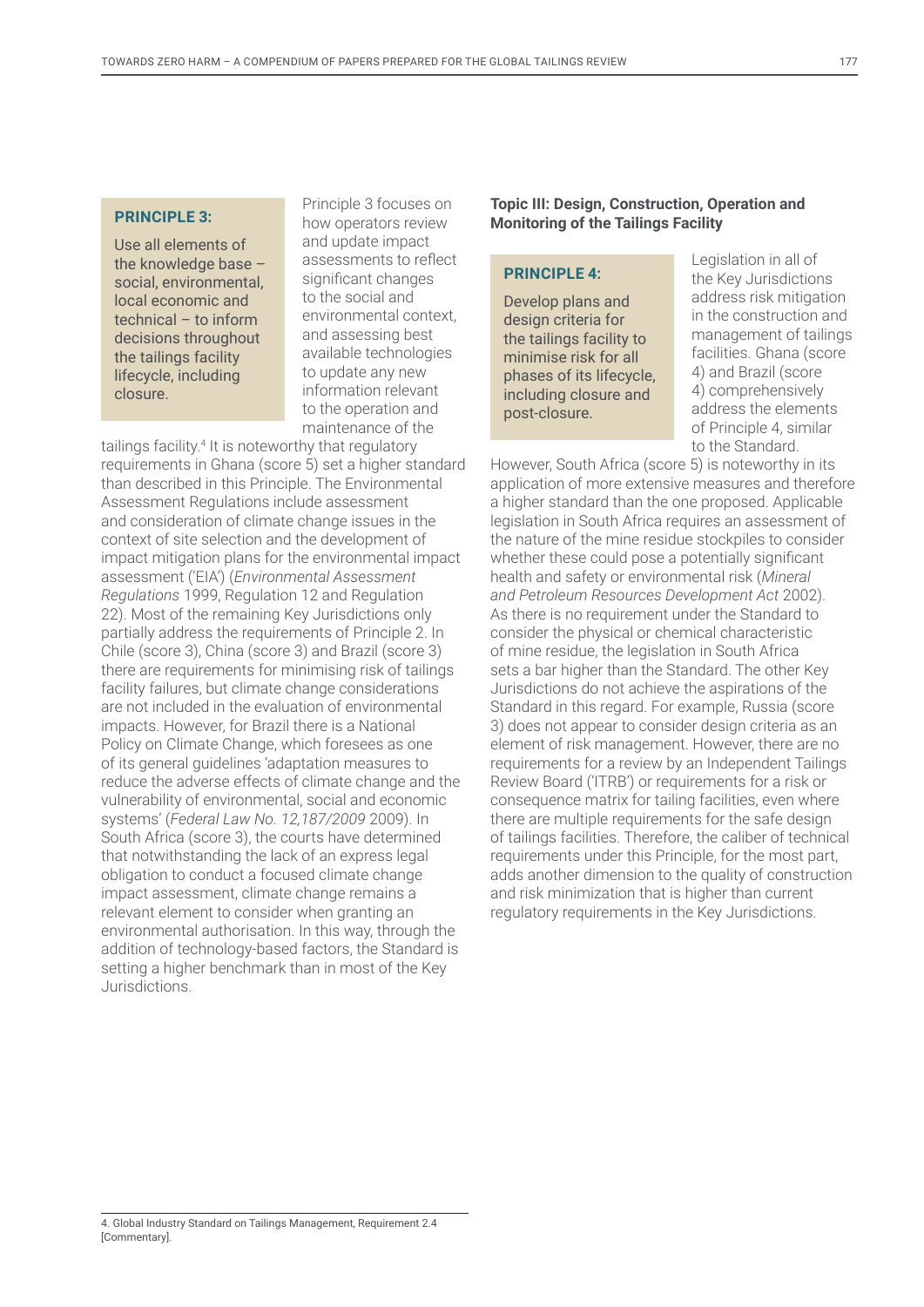# **PRINCIPLE 5:**

Develop a robust design that integrates the knowledge base and minimises the risk of failure to people and the environment for all phases of the tailings facility lifecycle, including closure and postclosure.

According to the Standard, integration of a knowledge base to minimise risks of failure during the lifecycle of a tailings facility is fundamental for monitoring risk and maintaining the integrity of the facility. Australia (score 4), Chile (score 4) and Brazil (score 4) have comprehensively addressed measures to design and minimize the

risk of tailings facilities failures. Australian legislation also addresses water management, along with Kazakhstan (score 4) and Ghana (score 3). This is an important aspect of tailings management.<sup>5</sup> In China (score 3), many elements of Principle 5 are addressed but they appear to be addressed to a lesser degree or scope than the Standard. In Canada (score 3), there is no specific requirement to develop, implement and maintain water balance and water management plans for tailings facilities, but the legislation does reference technical documents, design, construction and decommissioning requirements that proponents must meet. The Standard sets a high threshold for factors such as facility failure as part of lifecycle risk assessment, including the impact of water management. However, based on information from most of the Key Jurisdictions, the Requirements of this Principle go beyond what is currently identified in their various legislation.

## **PRINCIPLE 6:**

Plan, build and operate the tailings facility to manage risk at all phases of the tailings facility lifecycle, including closure and post-closure.

Principle 6 reflects the fact that a tailings facility is most likely situated within a complex and dynamic local and global environment.<sup>6</sup> To handle such complexity, many Key Jurisdictions have developed sophisticated

monitoring mechanisms and requirements to manage risk at all stages of the facility lifecycle, such as certification of design plans and drawings, periodic reports to the authorities, engagement with independent experts, among others. Legislation in Australia (score 5), is developed to a high standard for managing risks in all stages of planning, building and operating the tailings facility. Legislation in Chile (score 4), South Africa (score 4), China (score 4) and Kazakhstan (score 4) comprehensively addresses the requirements of Principle 6. Other Key Jurisdictions only meet certain aspects of Principle 6, such as Ghana (score 2), where the requirement for an operator to update quality control plans and verification of the design criteria only applies before commencing construction and not during construction of the tailings facilities. The Standard appears to be aligned with good industry practice in most of the Key Jurisdictions, but some of the Requirements set out additional measures, such as monitoring at all stages of the facility lifecycle.

#### **PRINCIPLE 7:**

Design, implement and operate monitoring systems to manage risk at all phases of the facility lifecycle, including closure.

The intention behind Principle 7 is to encourage the establishment of a system of internal assurance, by regularly reviewing the performance of the tailings facility.7 All of the Key Jurisdictions

have developed basic regulations to monitor and control tailings facilities. However, only Australia (score 4), Chile (score 4), South Africa (score 4) and Brazil (score 4) comprehensively address the elements set out by the Standard. For example, in South Africa, an audit report must be provided to assess the level of compliance with the conditions of the environmental authorisation. The report must also be published online by the holder of the environmental authorisation (*Environmental Impact Assessment Regulations* 2014, Regulation 35(6)). Neither Australia, China, Kazakhstan, Ghana nor Canada, establish any obligation to publish results of the monitoring programme on a regular basis, as set out in the Requirements of this Principle. The requirement for regular publication of the results of the monitoring programmes is an enhanced condition included in

<sup>5.</sup> Requirement 5.3: 'Develop, implement and maintain a water balance and water management plans for the *tailings facility*, taking into account the knowledge base including climate change, upstream and downstream hydrological basins, the overall mine site, mine planning and operations and the integrity of the tailings facility for all stages of its lifecycle. The water management program must be designed to protect against unintentional releases.'

<sup>6.</sup> Requirement 6.1: 'Build, operate, monitor and close the tailings facility according to the design intent at all stages of the *tailings facility lifecycle*, using qualified personnel and appropriate methodology, equipment, procedures, data acquisition methods, the TMS and the overall *environmental and social management system* (ESMS) for the mine and associated infrastructure.'

<sup>7.</sup> Requirement 7.1 Commentary: 'The intention of this requirement is to set up performance monitoring of the key management systems (TMS and ESMS) as an additional level of internal assurance. In order to reduce the potential for information not being shared and not informing decisions across both systems, the requirement is for an integrated monitoring programme for those aspects of the ESMS that are related to safety of the tailings facility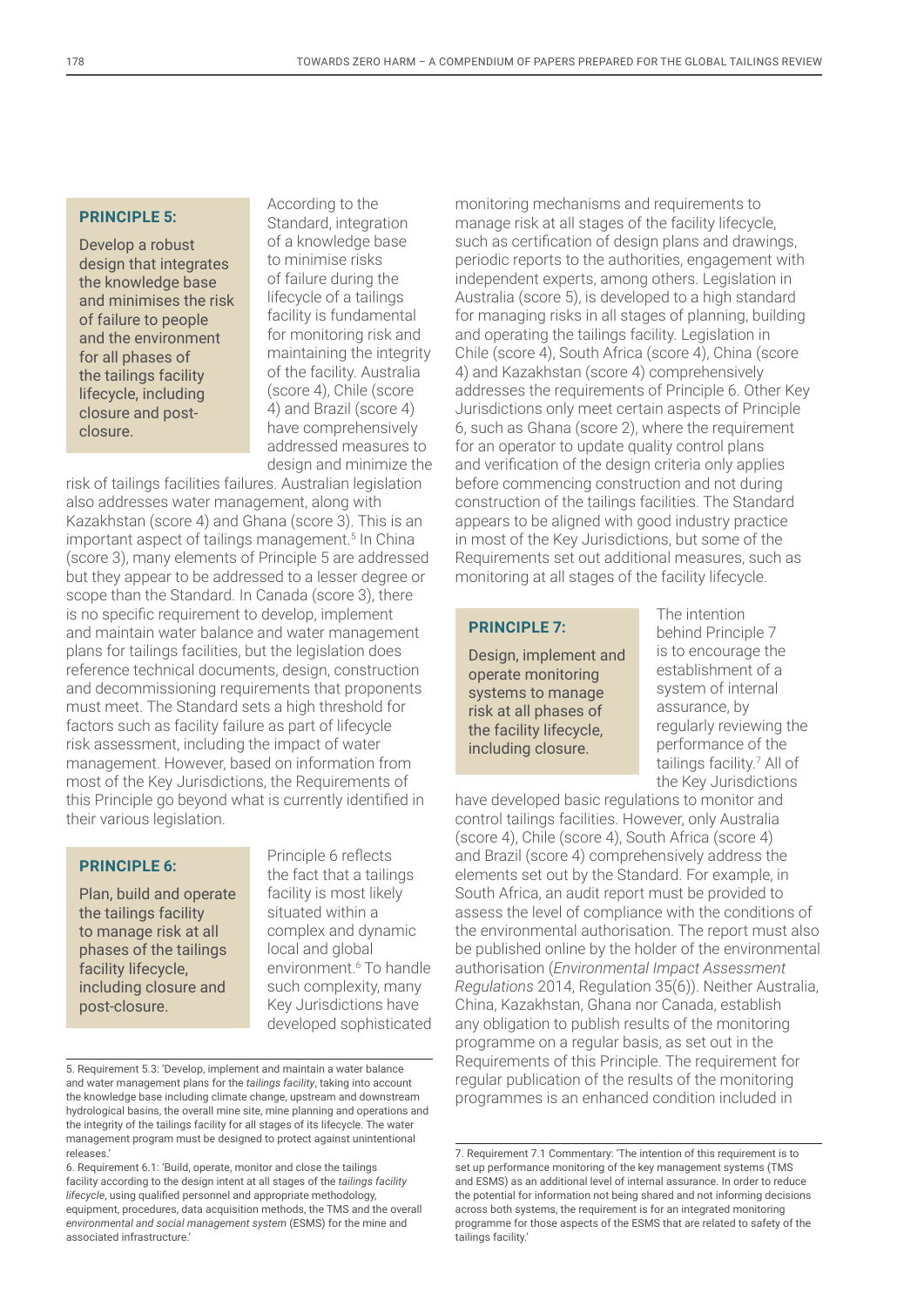the Standard compared with the Key Jurisdictions. Considering the importance of transparency and inclusion in understanding and addressing risks of tailings facility failures, including for stakeholder engagement, this is an essential element for improvement.

### **Topic IV: Management and Governance**

#### **PRINCIPLE 8:**

Establish policies, systems and accountabilities to support the safety and integrity of the tailings facility.

Most tailings-related legislation does not comprehensively address the management roles, functions, accountability and remuneration systems of a tailings facility. In general, these elements are addressed

under other areas of law. Most Key Jurisdictions cover the liability of directors in cases of damages to the tailings facility, rather than addressing roles and functions. Chile (score 3) and Kazakhstan (score 4) are the only two countries where legislative requirements are included in mine tailings legislation. In Chile, the legislation is aligned with Principle 8 as it requires operators to develop internal regulations to ensure the integrity of workers, facilities, equipment and the environment *(Mining Safety Regulation*, *Supreme Decree No. 132* 2004). In Kazakhstan, there are requirements to appoint roles and functions at each facility for conducting industrial environmental control and for interaction with regulatory authorities (*Environmental Code* 2007). Legislation in Kazakhstan also sets out provisions for environmental crimes and for failure of directors to comply with environmental requirements (*Administrative Violations Code* and *Penal Code of Kazakhstan*). Many of the other Key Jurisdictions do address accountability and liability but this is in the context of other legislation, such as company law or to a lesser degree. For example, in Australia (score 3) regulations exist establishing roles, functions and remuneration systems to support the integrity of the tailings facility, but the *Environmental Protection Act* 1994 governs compliance with the conditions set out by the environmental authority and non-compliance can lead to criminal liability of directors. The Requirements of Principle 8 develop a variety of specific elements related to accountability and for the most part none of the Key Jurisdictions has comprehensively addressed the Principle. Therefore, the Standard establishes a new standalone mechanism for accountability for tailings facility management and compliance.

#### **PRINCIPLE 9:**

Appoint and empower an Engineer of Record.

Regulations in the majority of the Key Jurisdictions, including South Africa (score 2), Russia (score 3), China (score 2), Kazakhstan

(score 3), Ghana (score 3), Brazil (score 3) and Canada (score 3), do not have a specific requirement to appoint and empower an Engineer of Record, as set out in Principle 9 of the Standard. Instead, these countries require for project designers and workers to have necessary professional and technical qualifications. Only Australia (score 4) requires that, on completion of construction, the engineer of record who supervises the construction of the regulated tailings facility must provide certification to the administering authority in the form required by the Assessment Manual. Chile (score 4) comprehensively addresses this Principle by setting out requirements for the engagement of an independent engineer. Therefore, the Standard adds a requirement designed to address the integrity of tailings facilities, as well as independent review and accountability for tailings facility design, development, construction, management and compliance.

#### **PRINCIPLE 10:**

Establish and implement levels of review as part of a strong quality and risk management system for all phases of the tailings facility lifecycle, including closure.

The majority of Key Jurisdictions – Australia (score 4), Chile (score 4), South Africa (score 4), China (score 3), Kazakhstan (score 4), Ghana (score 3) and Canada (score 3) require some level of adequate financial capacity to cover the reclamation, closure and postclosure costs included

in Principle 10. In Australia, mining activities, including tailings dams, must be rehabilitated in accordance with an approved Progressive Rehabilitation and Closure Plan, including the requirement for payment or a surety to cover for the rehabilitation (reviewed annually).<sup>8</sup> The size of the surety can be increased if the risk rating or cost estimate goes up, or reduced if the risk rating or cost estimate reduces. Risk management systems for all stages of the tailings facility lifecycle have also been developed by Chile and these allow for a wide variety of instruments to be used to meet adequate financial capacity obligations,

8. Requirement 15.1.B.10 requires 'Annual confirmation that the Operator has adequate financial capacity (including insurance to the extent commercially reasonable) to cover estimated costs of planned closure, early closure, reclamation, and post-closure of the tailings facility and its appurtenant structures (Requirement 10.7).'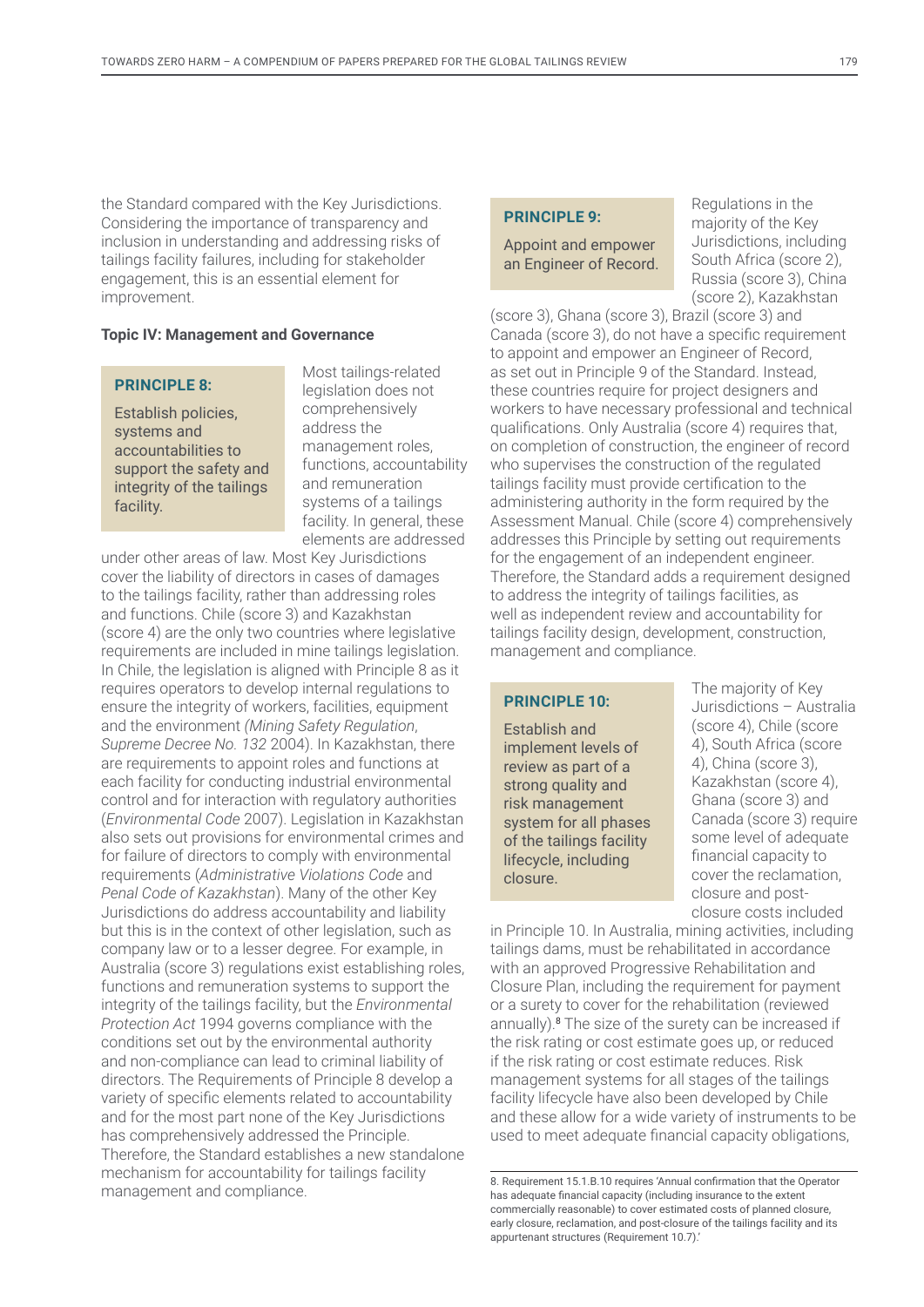including cash, letters of credit, bond, trusts and insurance policies. The Requirements of Principle 10 are addressed to some degree in all of the Key Jurisdictions, although none of them exceeds the Standard.

## **PRINCIPLE 11:**

Develop an organisational culture that promotes learning, communication and early problem recognition.

South Africa (score 4), China (score 4) and Ghana (score 4) have developed regulations that comprehensively address elements of Principle 11 similarly to the Standard. They have not only established mechanisms to

promote learning into the planning, design and operations of the tailings facility lifecycle, but regulations in these countries have also focused on protecting employees and contractors who speak out about issues in relation to the facility management.<sup>9</sup> For instance, in South Africa whistle-blowers are protected from civil and criminal liability and from being dismissed for having provided information related to an environmental risk (*Code of Practice for Mine Residue* 1998). Whistle-blowers also have some level of protection under Canadian law, but it is limited to violations of certain statutes. The Requirements of this Principle to provide education and training of relevant personnel in safety operation and risk prevention exist in most of the Key Jurisdictions, but for the most part to a lesser extent than the Standard.

## **PRINCIPLE 12:**

Establish a process for reporting and addressing concerns and implement whistle-blower protections.

Principle 12 encourages the establishment of an internal, confidential process to investigate and address concerns in relation to the tailings facility, such as violations of permit conditions. Kazakhstan (score

4) sets an example of a Key Jurisdiction which has established an internal mechanism to encourage parties to raise concerns about possible permit violations. Its legislation sets out the requirement for an employee to respond immediately to violations of environmental requirements, or in the case of any danger to human life and health (*Environmental Code* 

9. This is set out in Requirement 11.5: 'Establish mechanisms that recognize, reward and protect from retaliation, employees and contractors who speak up about problems or identify opportunities for improving facility management. Respond in a timely manner and communicate actions taken and their outcomes.'

2007). Ghanaian legislation<sup>10</sup> (score 4) also provides measures for whistle-blower protection (*Minerals and Mining (Health, Safety and Technical) Regulations*  2012). Although most of the Key Jurisdictions require authorities to conduct investigations about possible failures relating to tailings facilities, there is room for improvement in developing and implementing internal mechanisms to investigate.

## **Topic V: Emergency Response and Long-Term Recovery**

# **PRINCIPLE 13:**

Prepare for emergency response to tailings facility failures.

Emergency response plans have been developed by most Key Jurisdictions, and in many cases they are required as part of the environmental

and social impact assessment and/or permitting process. However, most of the Key Jurisdictions do not include in tailings-related legislation a specific reference or guidance for best practice. Australia (score 5) stands apart from other Key Jurisdictions as there is multiple legislation and guidance to address responses to tailings facility failures. This goes beyond the current recommendations of the Standard. On the other hand, in South Africa (score 2), there is no specific requirement to prepare emergency responses in cases of tailings dam failures. In Russia (score 3), an owner or operator must develop and submit for the state approval various documents relating to safety of the operated facilities. Having a tailings-specific requirement for emergency response and preparedness is a requirement of the Standard that is not currently consistently applied in the Key Jurisdictions.

# **PRINCIPLE 14:**

Prepare for long term recovery in the event of catastrophic failure. The Standard proposes a new metric for longterm recovery in the event of catastrophic failure. Ghana (score 4) and Kazakhstan (score 4) set out

comprehensive rules and procedures on remediation, reclamation and post-failure response. In Chile (score 3) notwithstanding there are no specific requirements to develop high-level principles describing how the parties will approach compensation, remediation and recovery in case of a catastrophic failure, there are several mechanisms by which the public agencies may engage in the control, investigation

<sup>10.</sup> Grievance mechanisms are covered in the *Whistleblower Act 2006* and the *Health, Safety and Technical Regulations 2012*.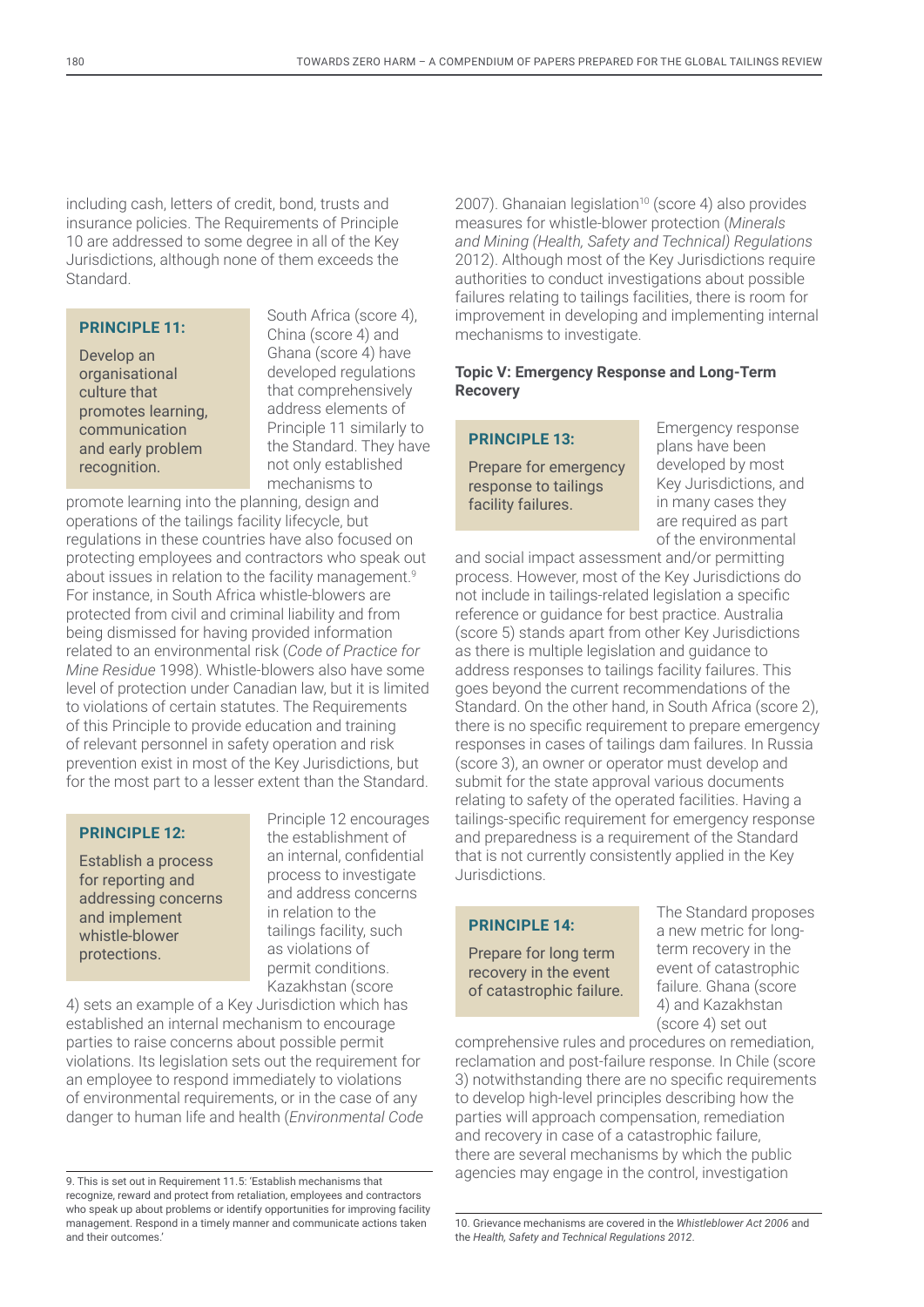and sanction of mining emergencies or catastrophes, as well as measures to be adopted by the operators. However, some Key Jurisdictions such as Australia (score 2) and Brazil (score 2) have no specific guidelines in relation to post-failure response. Most Key Jurisdictions have not established statutory or regulatory rules on the mechanisms to engage or compensate affected people, post-failure of tailings facilities. Overall, the Standard proposes a more robust regime for recovery in the context of catastrophic failure.

## **Topic VI: Public Disclosure and Access to Information**

## **PRINCIPLE 15:**

Publicly disclose and provide access to information about the tailings facility to support public accountability.

Some Key Jurisdictions, including Chile (score 4), Canada (score 3) and South Africa (score 3), have specific statues that govern access to public information. For example, in Ontario, the *Freedom of Information and Protection of* 

*Privacy Act 2000* gives individuals the right to request access to government-held information. A similar provision can be found in the *Chilean* '*Transparency Act*' (*Law No. 20,285 on Access to Public Information*). However, these regulations do not provide for an automatic public access to information on tailings facility decisions, as contemplated by Principle 15. In this way, the Standard shifts focus on to the need for access to information by local authorities, individuals and communities that may be affected by tailings facilities, emphasising the need for transparency. At the same time, the Standard accommodates the protection of confidential information, balancing the needs of all parties.

### **4. SUMMARY OF FINDINGS**

As a general observation, it is clear that although many of the Principles are well-reflected in the laws and regulations of some of the Key Jurisdictions, the ambitions of the Standard, when compared to domestic law, set a higher threshold for achieving the degree of integrity, safety and community protection necessary for the development and management of tailings facilities. This research has identified certain areas where the Standards sets a higher bar than legislation in Key Jurisdictions, which could provide the impetus for regulators to consider where changes could be made to address tailings facility safety and management.

The overall results of the analysis of tailings safety legislation in the Key Jurisdictions, expressed as average scores (see Appendix 1) e, show how the Standard can be a catalyst for improvement in regulation of tailings facilities. The analysis brings to the fore both the scope and need for a consistent approach to tailings facility management, safety and operation.

The gap between the most and least aligned Key Jurisdictions draws out the need for more emphasis on catastrophic failure, accountability and engagement of communities as the starting point of tailings dams regulation. Working backward from a worst case scenario informs the approach to permitting, approvals and enforcement from the beginning, which in turn sets the tone for iteration and improvement.

 A final observation is that, while legislation is an essential tool for regulating tailings facility safety and management throughout the lifecycle, other forms of best practice exist and jurisprudence are also developing, both of which may also be effective in helping to achieve the goals of the Standard.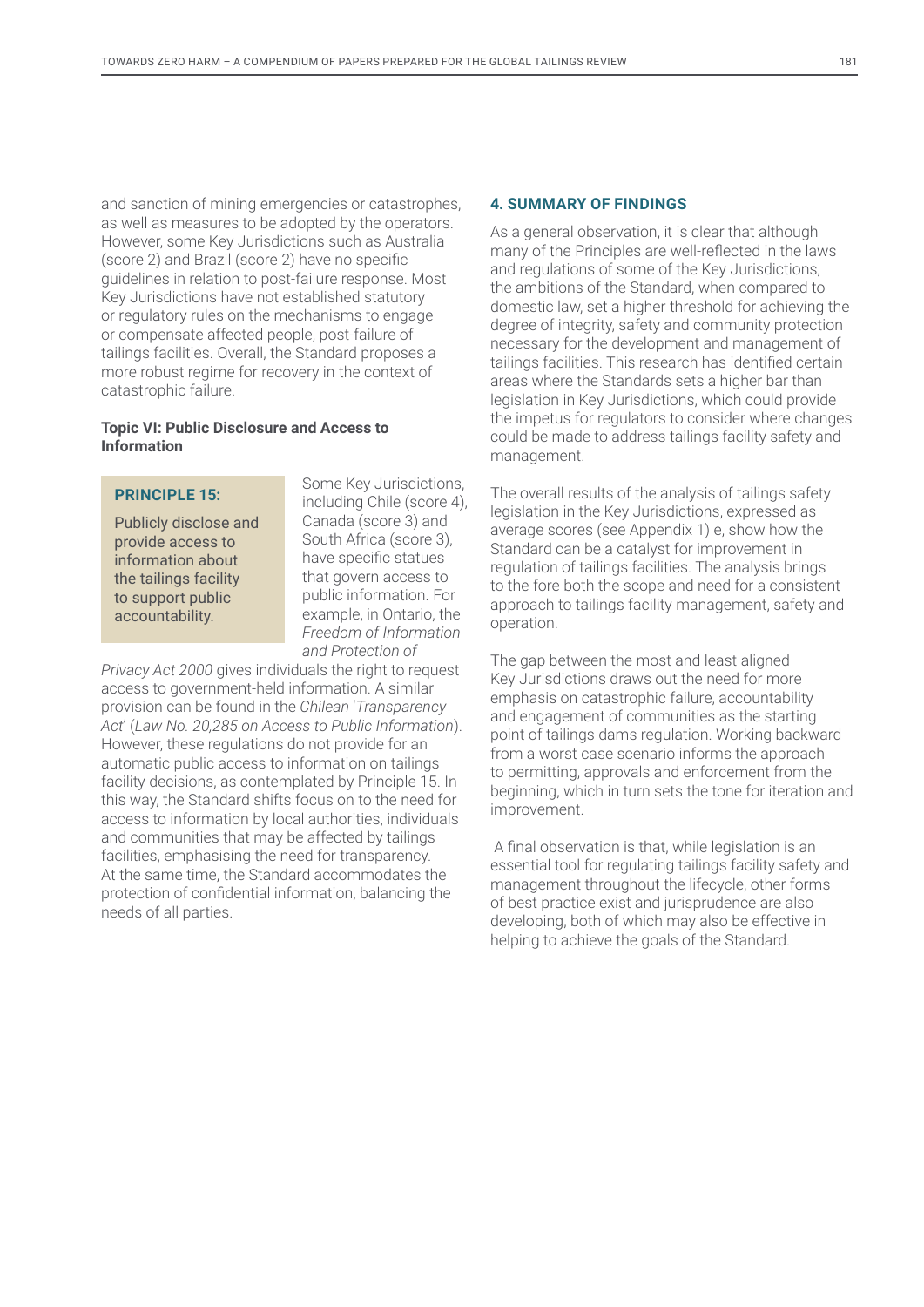# **APPENDIX 1 – SUMMARY OF SCORES AGAINST THE STANDARD BY KEY JURISDICTION**

| <b>Principle</b>                                                                                                                                                                                                                        | Australia (Queensland) | Chile          | South Africa   | Russia         | China          | Kazakhstan     | Ghana          | Brazil (Minas Gerais) | Canada (Ontario) | Average Score |
|-----------------------------------------------------------------------------------------------------------------------------------------------------------------------------------------------------------------------------------------|------------------------|----------------|----------------|----------------|----------------|----------------|----------------|-----------------------|------------------|---------------|
| Principle 1: Respect the rights of project-affected people<br>and meaningfully engage them at all phases of the tailings<br>facility lifecycle, including closure.                                                                      | 3                      | 3              | 3              | 3              | $\overline{2}$ | 3              | 3              | 3                     | 3                | 2.9           |
| Principle 2: Develop and maintain an interdisciplinary<br>knowledge base to support safe tailings management<br>throughout the tailings facility lifecycle, including closure.                                                          | $\overline{4}$         | $\overline{4}$ | $\overline{4}$ | 3              | 3              | $\overline{4}$ | 3              | $\overline{4}$        | $\overline{4}$   | 3.7           |
| Principle 3: Use all elements of the knowledge base - social,<br>environmental, local economic and technical - to inform<br>decisions throughout the tailings facility lifecycle, including<br>closure.                                 | $\overline{4}$         | $\mathfrak{S}$ | $\overline{3}$ | 3              | 3              | $\overline{4}$ | 5              | 3                     | $\overline{2}$   | 3.3           |
| Principle 4: Develop plans and design criteria for the tailings<br>facility to minimise risk for all phases of its lifecycle,<br>including closure and post-closure.                                                                    | $\overline{4}$         | 3              | 5              | 3              | 3              | $\mathcal{S}$  | $\overline{4}$ | $\overline{4}$        | 3                | 3.5           |
| Principle 5: Develop a robust design that integrates the<br>knowledge base and minimises the risk of failure to people<br>and the environment for all phases of the tailings facility<br>lifecycle, including closure and post-closure. | $\overline{4}$         | $\overline{4}$ | $\overline{4}$ | 3              | 3              | $\overline{4}$ | 3              | $\overline{4}$        | 3                | 3.5           |
| Principle 6: Plan, build and operate the tailings facility to<br>manage risk at all phases of the tailings facility lifecycle,<br>including closure and post-closure.                                                                   | 5                      | $\overline{4}$ | $\overline{4}$ | 3              | $\overline{4}$ | $\overline{4}$ | 3              | 3                     | 3                | 3.7           |
| Principle 7: Design, implement and operate monitoring<br>systems to manage risk at all phases of the facility lifecycle,<br>including closure.                                                                                          | $\overline{4}$         | $\overline{4}$ | $\overline{4}$ | 3              | $\overline{2}$ | 3              | 3              | $\overline{4}$        | 3                | 3.3           |
| Principle 8: Establish policies, systems and accountabilities<br>to support the safety and integrity of the tailings facility.                                                                                                          | 3                      | 3              | 3              | 3              | 3              | $\overline{4}$ | 3              | 3                     | 3                | 3.1           |
| Principle 9: Appoint and empower an Engineer of Record.                                                                                                                                                                                 | $\overline{4}$         | 4              | 2              | 3              | 2              | 3              | 3              | 3                     | 3                | 3             |
| Principle 10: Establish and implement levels of review as<br>part of a strong quality and risk management system for all<br>phases of the tailings facility lifecycle, including closure.                                               | 4                      | 4              | 4              | 3              | 3              | 4              | 3              | 3                     | 3                | 3.4           |
| Principle 11: Develop an organisational culture that promotes<br>learning, communication and early problem recognition.                                                                                                                 | $\mathfrak{S}$         | $\sqrt{3}$     | $\overline{4}$ | $\overline{4}$ | $\overline{4}$ | 3              | $\overline{4}$ | $\overline{2}$        | $\overline{2}$   | 3.2           |
| Principle 12: Establish a process for reporting<br>and addressing concerns and implement<br>whistleblower protections.                                                                                                                  | 3                      | 3              | $\overline{4}$ | $\overline{2}$ | $\sqrt{3}$     | $\overline{4}$ | $\overline{4}$ | $\mathbf{1}$          | 3                | 3             |
| Principle 13: Prepare for emergency response to tailings<br>facility failures.                                                                                                                                                          | 5                      | $\overline{4}$ | $\overline{2}$ | 3              | $\overline{4}$ | $\sqrt{3}$     | $\overline{4}$ | $\overline{4}$        | $\mathfrak{S}$   | 3.5           |
| Principle 14: Prepare for long term recovery in the event of<br>catastrophic failure.                                                                                                                                                   | $\mathbf{2}$           | 3              | 3              | $\overline{2}$ | 3              | $\overline{4}$ | $\overline{4}$ | $\overline{2}$        | 3                | 2.9           |
| Principle 15: Publicly disclose and provide access<br>to information about the tailings facility to support<br>public accountability.                                                                                                   |                        | $\overline{4}$ | $\mathfrak{S}$ | 3              | 3              | $\mathcal{S}$  | $\overline{2}$ | $\mathbf{1}$          | $\sqrt{3}$       | 2.8           |
| <b>Total Score for Each KMJ</b>                                                                                                                                                                                                         | 55                     | 53             | 52             | 44             | 45             | 53             | 51             | 44                    | 44               | 49*           |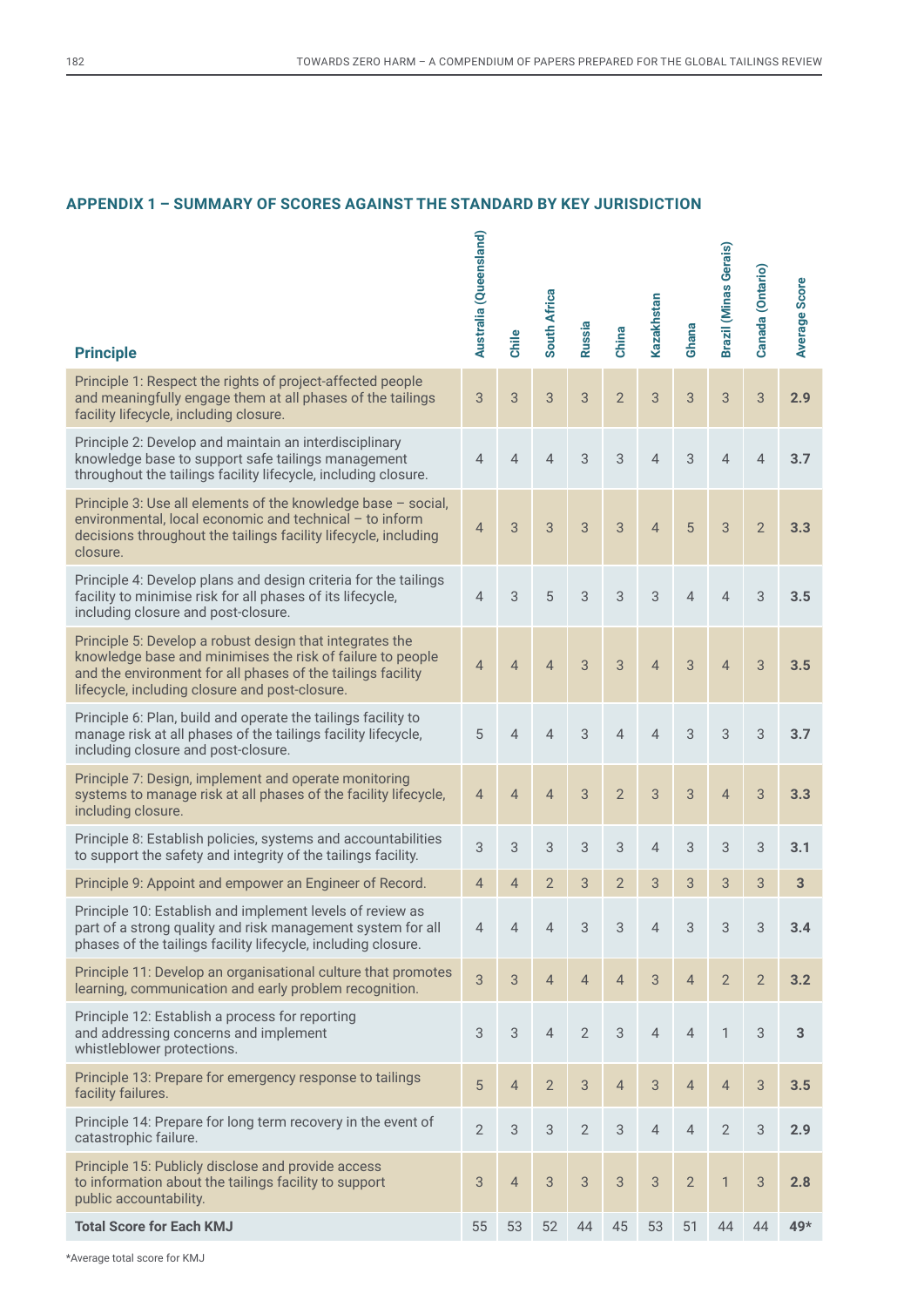## **ACKNOWLEDGEMENTS**

The research team contributing to the development of this chapter consisted of a number of local counsel in the Key Jurisdictions, including: Tim Power (White & Case LLP, Australia), Ignacio Urbina (Barros & Errazuriz, Chile), Matthew Burnell (White & Case LLP, South Africa), Olga Klyzhenko (White & Case LLP, Russia), Mark Chu and Bingna Guo (White & Case LLP, China), Chingiz Kraibekov and Maxim Telemtayev (White & Case LLP, Kazakhstan), Araba Attua-Afari (Bentsi-Enchill Letsa & Ankomah, Ghana), André Vivan (Pinheiro Neto, Brazil), Natália Azevedo de Carvalho (Pinheiro Neto, Brazil) and Larry Cobb (Stikeman Elliott LLP, Canada).

The authors wish to thank the researchers for their invaluable contributions. All work of the researchers and the authors on this publication was undertaken on a pro bono basis.

## **SOURCES**

### **Australia (federal/Queensland)**

*Aboriginal Cultural Heritage Act 1988 Aboriginal Land Rights Act Australian National Committee on Large Dams, Guidelines on Tailings Dams 2019 (ANCOLD Guidelines) Code of Environmental Compliance for Environmental Authorities for High Hazard Dams Containing Hazardous Waste – EM1698 (High Hazard Dam Code) Coal Mining Safety and Health Act 1999 (CMSH Act) Coal Mining Safety and Health Regulation 2017 Environmental Protection Act 1994 Environmental Protection Regulations 2019 Guideline ESR/2016/1934 on 'Structures which are Dams or Levees Constructed as part of Environmentally Relevant Activities' (ERA Guideline) Guidance Note QGN 29 on 'Surface Tailing Storage Facility Management' 2018 (QGN29) Manual ESR/2016/1933 for 'Assessing Consequence Categories and Hydraulic Performance of Structures' (Assessment Manual) Mineral and Energy Resources (Financial Provisioning) Act 2018 (Queensland) Mining and Quarry Safety and Health Act 1999 Mining and Quarry Safety and Health Regulation 2017 Mineral Resources Act 1989 (Queensland) Planning Act 2016 Professional Engineers Act 2002 State Development and Public Works Organisation Act 1971 (Queensland) Water (Safety and Reliability) Act 2008*

## **Brazil (federal/Minas Gerais)**

*Competent Council Joint Resolution No. 2.372/2016 Council for Environmental Policy (COPAM) Deliberation no. 87/2005 Council for Environmental Policy (COPAM) Normative Deliberations Nos. 62/2002, 87/2005, 124/2008. National Department of Mineral Production (DNPM) Ordinance No. 70,389/2017 National Policy on Dam Safety (Federal Law No. 12,334/2010) National Policy on Climate Change (Federal Law No. 12,187/2009) Resolution No. 01/1986 of the National Council for the Environment State Decree No. 46,993/2016 State Law No. 23,291/2019 State Law No. 21.291/2019 State Law No. 6.496 of 7 December 1977 State Law No. 12,187 of 29 December 2009 State Secretariat of Environmental Development (SEMAD) and State Environment Foundation (FEAM) Joint Resolution No. 2.372/2016 The National Council of the Environment (CONAMA) Resolution No. 09/1987 The National Council of the Environment (CONAMA Resolution No. 237/1997*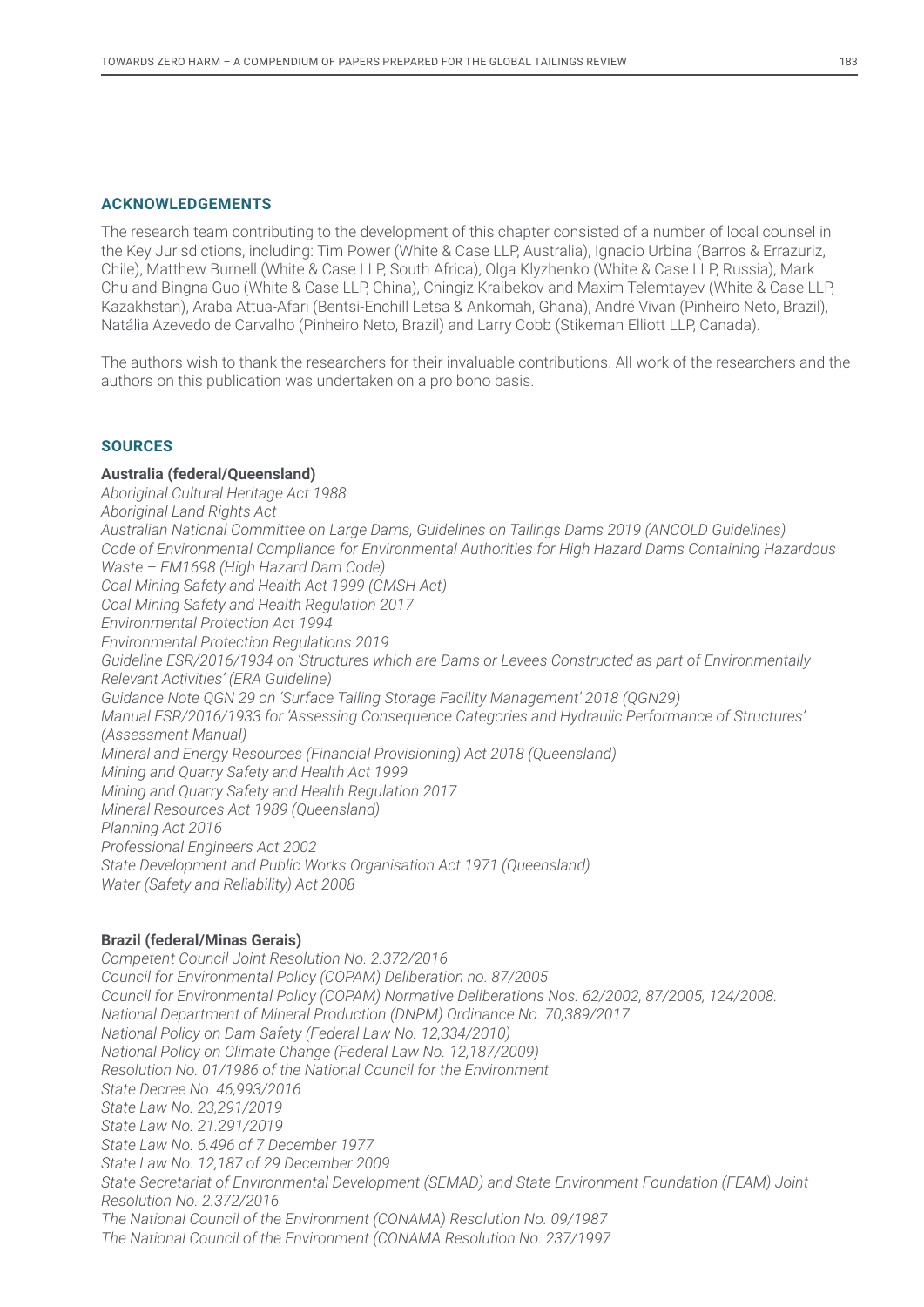# **Canada (Federal/Ontario)**

*Endangered Species Act 2007 Environmental Assessment Act 2012 Environmental Bill of Rights 1993 Environmental Protection Act 1999 Freedom of Information and Protection of Privacy Act 2000 Mineral and Petroleum Resources Development Regulations 2004 Mining Act 1990 (Ontario) Occupational Health and Safety Act 1990 Ontario Regulation 240/00, Mine Development and Closure of the Mining Act 2019 Ontario Water Resources Act 1990* 

# **Chile**

*Law No. 20,555 the Mining Sites and Facilities Closure Act and its regulation (the 'MCA') Law No. 19,300, the General Environmental Act and its regulation (the 'GEA') Mining Safety Regulation, Supreme Decree No. 132/2004 2004 Regulation on the Approval, Design, Construction, Operation and Closure of Tailings Dams, Supreme Decree No. 248/2007 2007 Supreme Decree No. 132 of the Mining Ministry 2004, Mining Safety Regulation (the 'MSR')*

*Transparency Act Law No. 20,285 on Access to Public Information 2009*

## **China**

*Code for Design of Tailings Facilities (or '*尾矿设施设计规范*') (GB 50863-2013), issued jointly by Ministry of Housing and Urban-Rural Development (or '*中华人民共和国住房和城乡建设部*') and General Administration of Quality Supervision, Inspection and Quarantine of the People's Republic of China on 8 June 2013 Law of the People's Republic of China on Environmental Impact Assessment (or '*中华人民共和国环境影响评价 法'*), last revised by the Standing Committee of the National People's Congress on 29 December 2018 Law of the People's Republic of China on Preventing Environmental Pollution by Solid Waste (or '*中华人民共和国 固体废物污染环境防治法'*), issued by the Standing Committee of National People's Congress on 7 November 2016*

*Management Rules on Preventing Environmental Pollution by Mine Tailings (or '*防治尾矿污染环境管理规定*'), last revised by Ministry of Ecology and Environment on 22 December 2010*

*Management Rules on Safety Supervision of Mine Tailings Dam (or '*尾矿库安全监督管理规定*'), issued by Ministry of Emergency Management (or '*应急管理部*') on 20 December 2019*

*Mine Safety Law of the People's Republic of China (or '*中华人民共和国矿山安全法*'), last revised by the Standing Committee of the National People's Congress on 27 August 2009*

*Provisional Guidance on Emergency Management of Mine Tailings Dam Environment (or '*尾矿库环境应急 管理工作指南*(*试行*)'), issued by Ministry of Ecology and Environment (or '*生态环境部*') (formerly Ministry of Environmental Protection) on 30 September 2010*

*Provisional Rules on the Supervision and Management of Mine Tailings Dam by Gansu Province (or '*甘肃省尾矿库 监督管理试行办法*'), issued by the Provincial Government of Gansu on 1 January 2018*

*Regulations for the Implementation of the Mine Safety Law of the People's Republic of China (or '*中华人民共和国 矿山安全法实施条例*'), issued by Ministry of Labour & Social Security (now dissolved) on 30 October 1996 Safety Regulations for Tailings Pond (Draft Subject to Public Comments) (or '*尾矿库安全规程*(*征求意见稿*) '), issued jointly by General Administration of Quality Supervision, Inspection and Quarantine of the People's Republic of China (or '*中华人民共和国国家质量监督检查检疫总局*') and the Standardization Administration (or '*中国国家标 准化管理委员会*') on 2 September 2019*

# **Ghana**

*Commission on Human Rights and Administrative Justice Act 1993 Environmental Assessment Regulations 1999 Environmental Protection Agency (EPA) Grievance Redress Mechanism Operational Manual 2016*